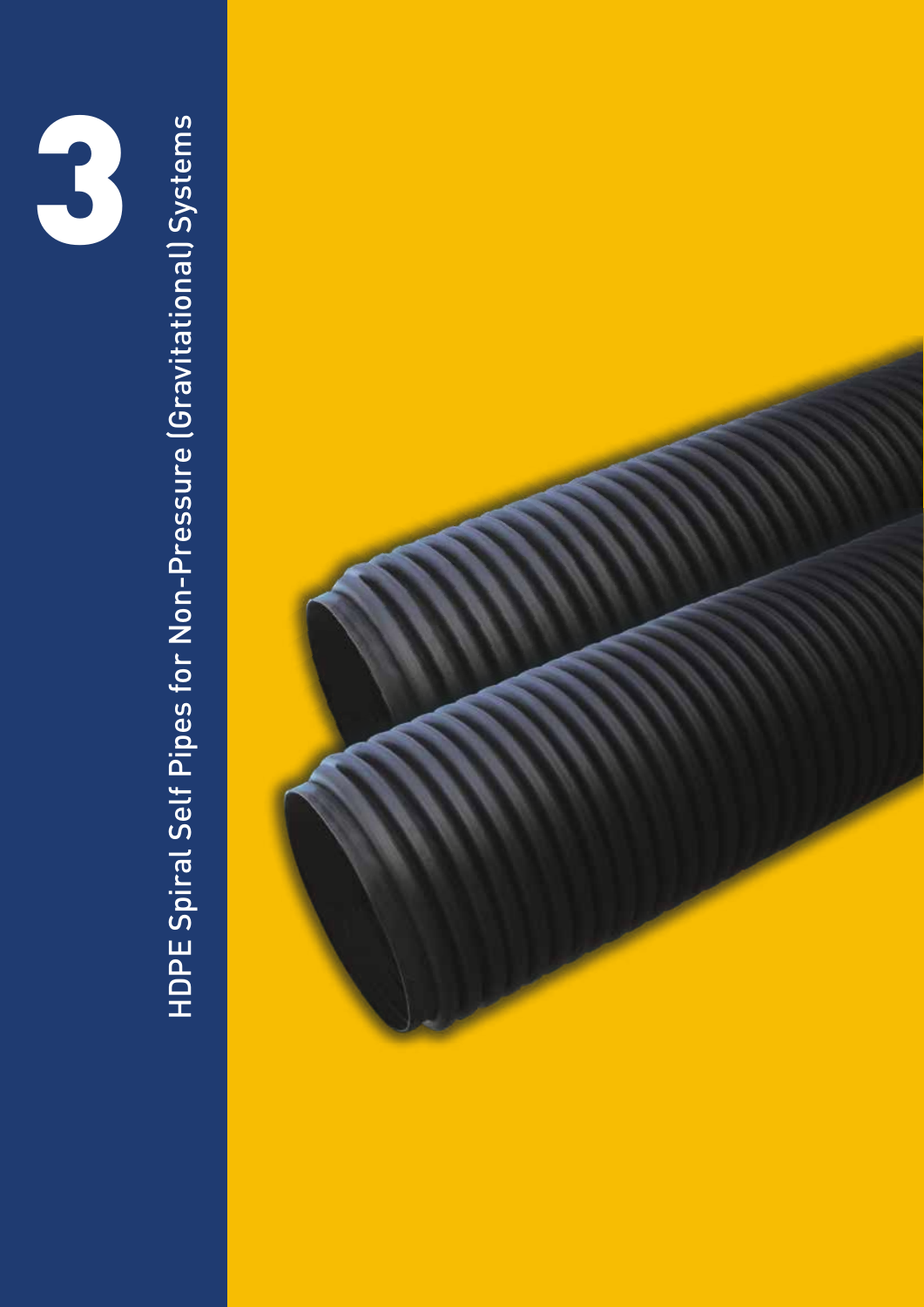# HDPE SPIRAL SELF PIPES FOR NON-PRESSURE (GRAVITATIONAL) SYSTEMS

### PRODUCT IDENTITY

| <b>Product Name</b>        | DİZAYN SPIRAL PIPE      |
|----------------------------|-------------------------|
| <b>Raw Material</b>        | <b>HDPE 100</b>         |
| <b>Product Color</b>       | Black                   |
| <b>Production Standard</b> | TS 12132, TS EN 13476-3 |

### PRODUCT SPECIFICATIONS QUALITY CERTIFICATES OF DİZAYN GROUP

| <b>Production Range</b> | Ø500 - Ø3600 mm                                                                                                                                                                 |        |        |
|-------------------------|---------------------------------------------------------------------------------------------------------------------------------------------------------------------------------|--------|--------|
| <b>Ring Stifness</b>    | SR2 - SR64                                                                                                                                                                      |        |        |
| <b>Pressure Class</b>   | Gravitational Flow (test pressure: 0,5 bar)                                                                                                                                     |        |        |
| Pipe Length             | $5.8 - 6 - 11.8 - 12 - 13.5$ meters<br>(Customized lengths can also be produced by<br>Mobile (on-site) Manufacturing method.<br>Please contact with us for customized lenghts.) | Turkev | Russia |

### 3.1 Dizayn Spiral Pipe

Dizayn Group has launched its new versatile product, Dizayn Spiral Pipe, yielded by its R&D efforts kicked off 7 years.

Recently, the Ministry of Energy has proclaimed myriad of projects aimed at extending the hydroelectric energy nationwide. In hydroelectric power plants, water supply lines stand among the vital components of the system. Correct water supply is the crucial factor that is directly decision on the plant's capacity. Pushing and exceeding the limits of fluid engineering through extraordinary methods and launching highly prestigious projects in this field, our company has developed an unparalleled alternative for the sake of seamless water supply in HPP projects. Particularly the solutions against common problems to be offered by our new product that may employed in transffering water to the turbine in HPP projects may be summarized as follows:

Choosing plastic pipes to sewage projects will undoubtely present lots of crucial advantages such as securing 100% water tightness and ultimately bringing the losses down to zero. Excessive pipe diameters reaching 2-3 meters in sewage projects add to transport costs and naturally inflate the overall project expenditure, therefore they are unfavorable. To avoid the exorbitant transport costs due to huge volume of pipes employed in sewage projects where only one pipe can fit in the truck, our company has developed the on-site manufacturing method based upon its state-of-the-art technology.

Thanks to this newly-developed technology, the manufaturing yard is erected on the territory of the power plant and the resulting on-site manufacturing process clears the transport costs. Under this technology, when water supply lines are designed with plastic pipes, competitive costs can be produced compared to traditional systems.

Another factor that makes is impossible to employ large-diameter HDPE pipes in sewage projects is that maximum length of pipe is limited meters in current manufacturing methods. As the pipes are manufactured by widing on the drum, the pipe length is limited to the drum length. In existing systems, as the manufacturing plant cannot be relocated, maximum manufacturing length is merely limited to the maximum truck length due to transport restrictions. The new technology developed by Dizayn Group eliminates such a length restriction in manufacturing. The pipes can be manufactured in any length desired. Hence, also a reduction is achieved in the number of joints.

With plenty of advantages, primarily the chemical strength, plastics offer a long service life. Thanks to the Spiral Pipes manufactured of polythene raw material, maintennance costs for sewage lines in plants are minimized.

As Spiral piping offers a quite low wall roughness coefficient, that fluid can be transported in smaller pipes compared to concrete and other systems, allowing a less excavation volume.

The pipes are joined by means of a specially developed EF welding system. This special joining method guarantees a reliable weld and 100% tightness.

Also thanks to their high ring stifness, Spiral pipe offers a high strength to any kind of aerth load under the ground or in areas receiving musch traffic load, allowing the transfer of gravity fluids such as wastewaters.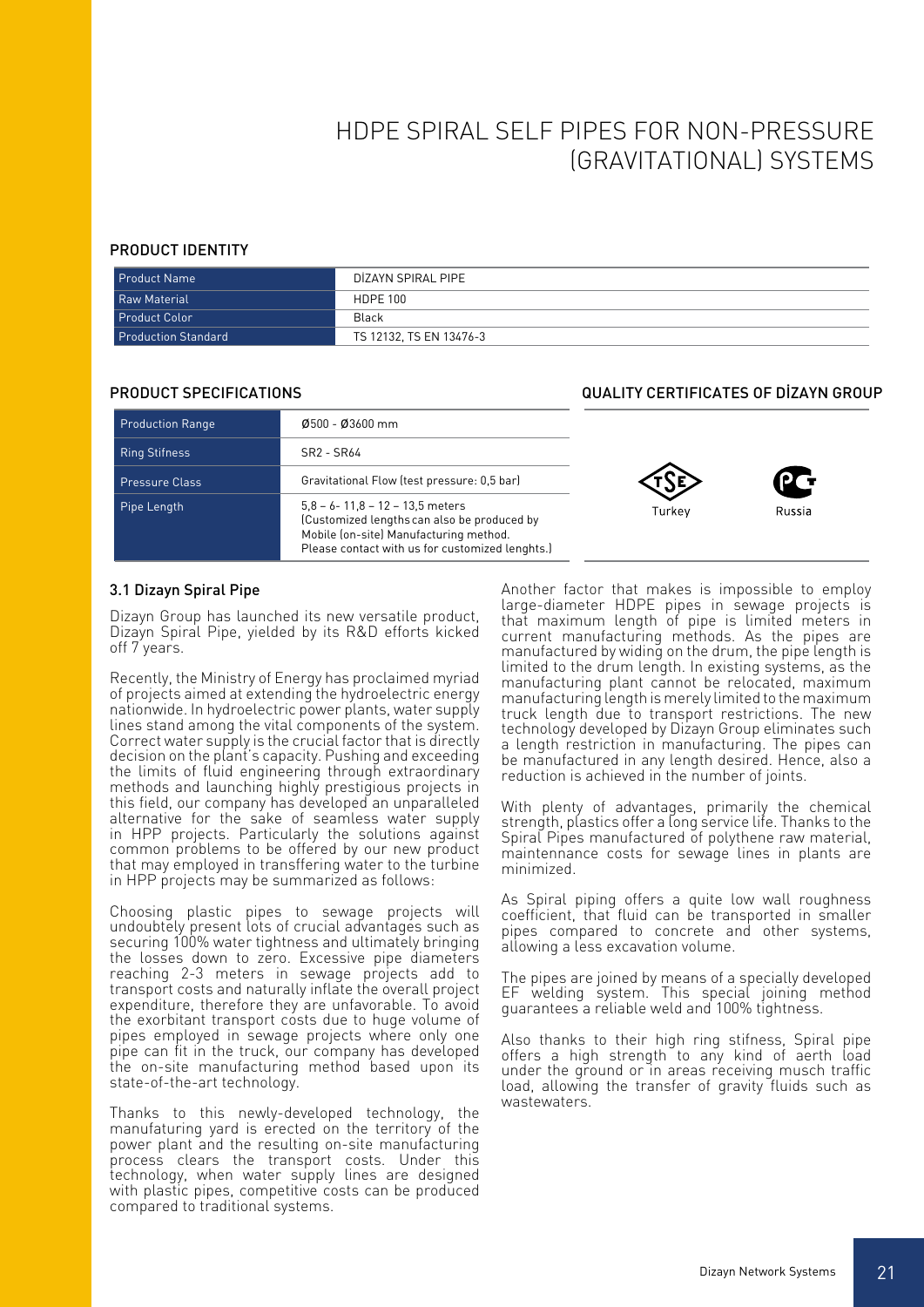# HDPE SPIRAL SELF PIPES FOR NON-PRESSURE (GRAVITATIONAL) SYSTEMS



### 3.2 Dizayn Spiral Pipe Advantages

### Leak Tightness

Dizayn Spiral Pipe is designed as a flexible structure to minimise the effects of ground movement and deformation and prevent leakage from the pipeline or attunation structure.

### Flexibility

Dizayn is unique in its ability to produce large diameter pipe and attenuation solutions to match your exact requrements and site conditions. The flexibility of our manufacturing process enables you to specify exact stifness requirements and utilise a value engineered solution that is neither under nor over specified.

### Unique, patented electro-fusion joint

Dizayn offers the only large diameter plastic pipe solution with integral electro-fusion joingting. Electrofusion wire is connected to the socket end of the pipe during manufacture and supplied with a unique barcode containing the settings and installation parameters for the pipe.

### Fast Jointing

In comparison with other large diameter systems, Dizayn Spiral Pipe can be handled, jointed and installed much quicker, resulting in time and cost savings onsite.

### Less joints, less leakage

Dizayn Spiral Pipe is available in standard lengths of 6 meters even according to customer request. With less joints, Dizayn Spiral Pipe significantly reduces the potential for leakage. Dizayn Spiral Pipe offers flexibility in specifying a joint that is appropriate for the project.

### Safety and healt for human benefits

Electro-fusion jointing offers improved health and safety benefits over traditional jointing methods reducing the need to work within confined spaces. On-site, Dizayn Spiral Pipes can also be jointed at the side of the trench before being craned into position, reducing health and safety risks during installation.